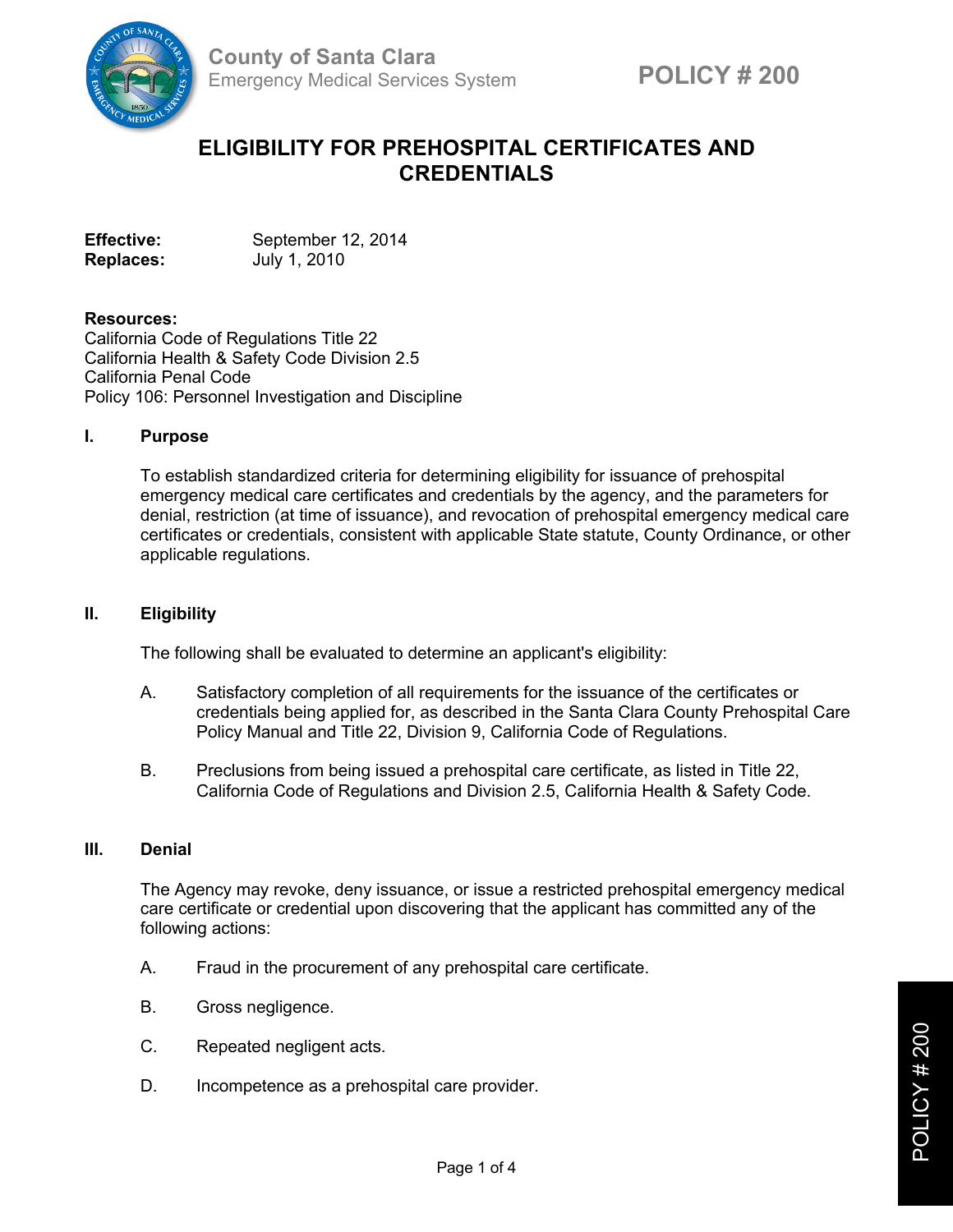

- E. Any fraudulent, dishonest, or corrupt act that is substantially related to the qualifications, functions, and duties of prehospital care personnel.
- F. Conviction of a crime that is substantively related to the qualifications, functions, and duties of prehospital care personnel.
- G. Violating, or attempting to violate, directly or indirectly, or assisting in or abetting the violation of, or conspiring to violate any provision of the regulations promulgated by the California EMS Authority pertaining to prehospital care personnel.
- H. Violating or attempting to violate any federal or state statute or regulation that regulates narcotics, dangerous drugs, or controlled substances.
- I. Addiction to the excessive use of or the misuse of alcoholic beverages, narcotics, dangerous drugs, or controlled substances.
- J. Functioning outside the supervision of medical control in the prehospital care system, except as authorized by any other license or certification.
- K. Demonstration of irrational behavior or occurrence of physical disability to the extent that a reasonable and prudent person would have reasonable cause to believe that the ability to perform the duties normally expected may be impaired.
- L. Unprofessional conduct exhibited by any of the following:
	- 1. The mistreatment or physical abuse of any patient resulting from force in excess of what a reasonable and prudent person trained and acting in a similar capacity while engaged in the performance of his or her duties would use if confronted with a similar circumstance.
	- 2. The failure to maintain confidentiality of patient medical information, except as disclosure is otherwise permitted or required by law.
	- 3. The commission of any sexually related offense specified under Section 290 of the Penal Code.

## **IV. Application Review**

- A. All appropriate prehospital care certificate applications will be reviewed by the Agency. All applications that indicate, or are discovered to have, circumstances that may preclude issuance of a prehospital care certificate, will have an additional review, which may include:
	- 1. A documentation review
	- 2. An interview with Agency staff
	- 3. An interview with the EMS Medical Director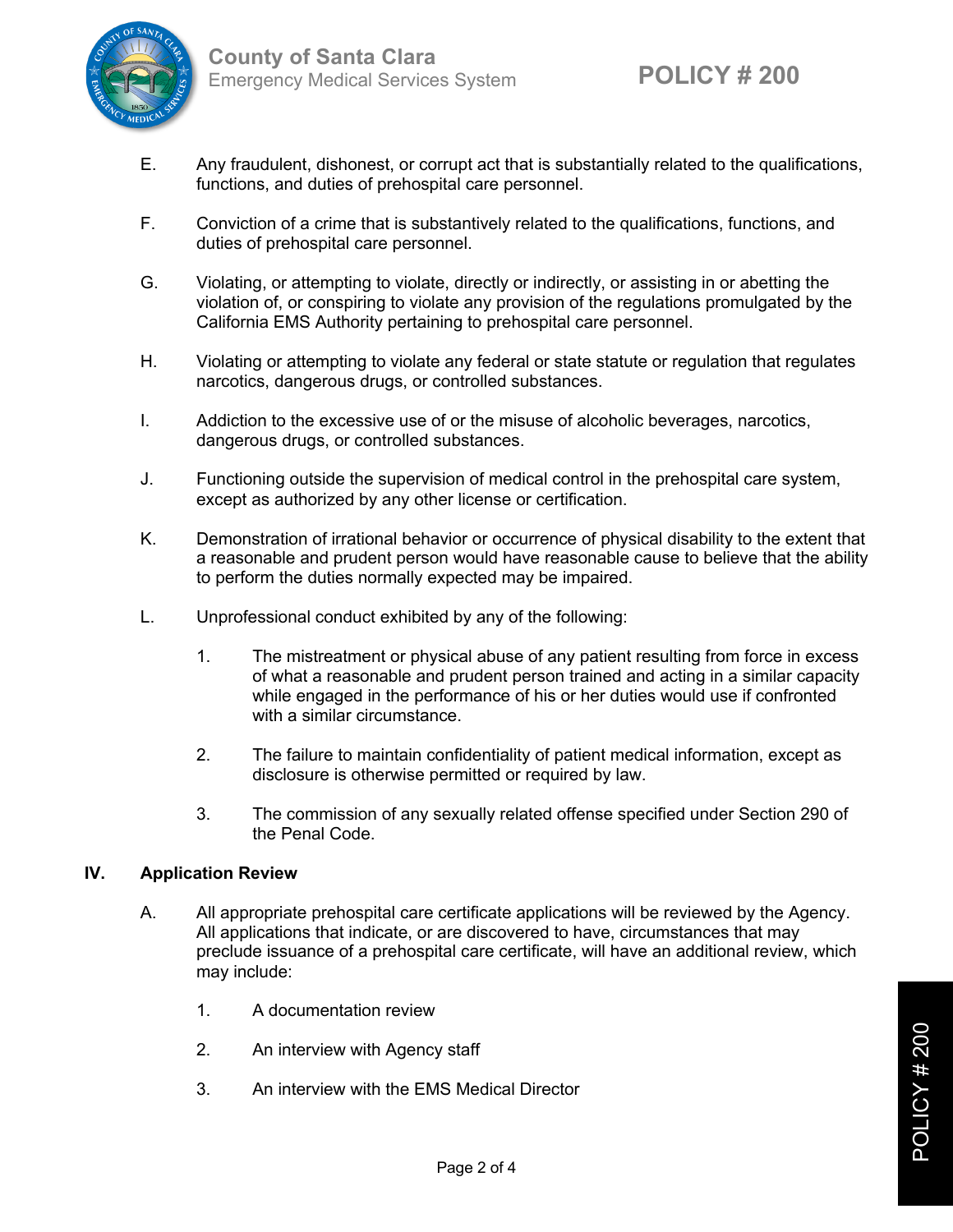

- B. A prehospital care certificate may be placed of probation, denied, or revoked according to the following quidelines:
	- 1. Applicant has committed any sexually related offense specified under Section 290 of the Penal Code
	- 2. Applicant has been convicted of murder, attempted murder, or murder for hire
	- 3. Applicant has been convicted of two of more felonies
	- 4. Applicant is on parole or probation for any felonies
	- 5. Applicant has been convicted and released from incarceration for said offense during the preceding fifteen (15) years for the crime of manslaughter or involuntary manslaughter
	- 6. Applicant has been convicted and released from incarceration for said offense during the preceding ten (10) years for any offense punishable as a felony
	- 7. Applicant has been convicted of two misdemeanors within the preceding five (5) years from any offense relating to the use, sale, possession, or transportation of narcotics or addictive or dangerous drugs
	- 8. Applicant has been convicted of two misdemeanors with the preceding five (5) years for any offense relating to force, violence, threat, or intimidation
	- 9. Applicant has been convicted within the preceding five (5) years of any theftrelated misdemeanor
	- 10. Applicant has committed any act involving fraud or intentional dishonesty for personal gain within the preceding seven (7) years
	- 11. Applicant is required to register pursuant to Section 11590 of the Health and Safety Code
	- 12. Equivalent convictions from other states shall apply to the type of offenses listed above in (1) through (11)
	- 13. As used in Section B, "felony" or "offense punishable as a felony" refers to an offense for which the law prescribes imprisonment in the state prison as either an alternative or the sole penalty, regardless of the sentence the applicant received
- C. Certification actions by the EMS Medical Director are valid statewide and honored by all certifying entities for a period of twelve (12) months.
	- 1. An EMT whose application was denied or revoked by the EMS Medical Director shall not be eligible for EMT application by another certifying entity for a period of at least twelve (12) months for the effective date of the certification action

POLICY # 200  $\circ$